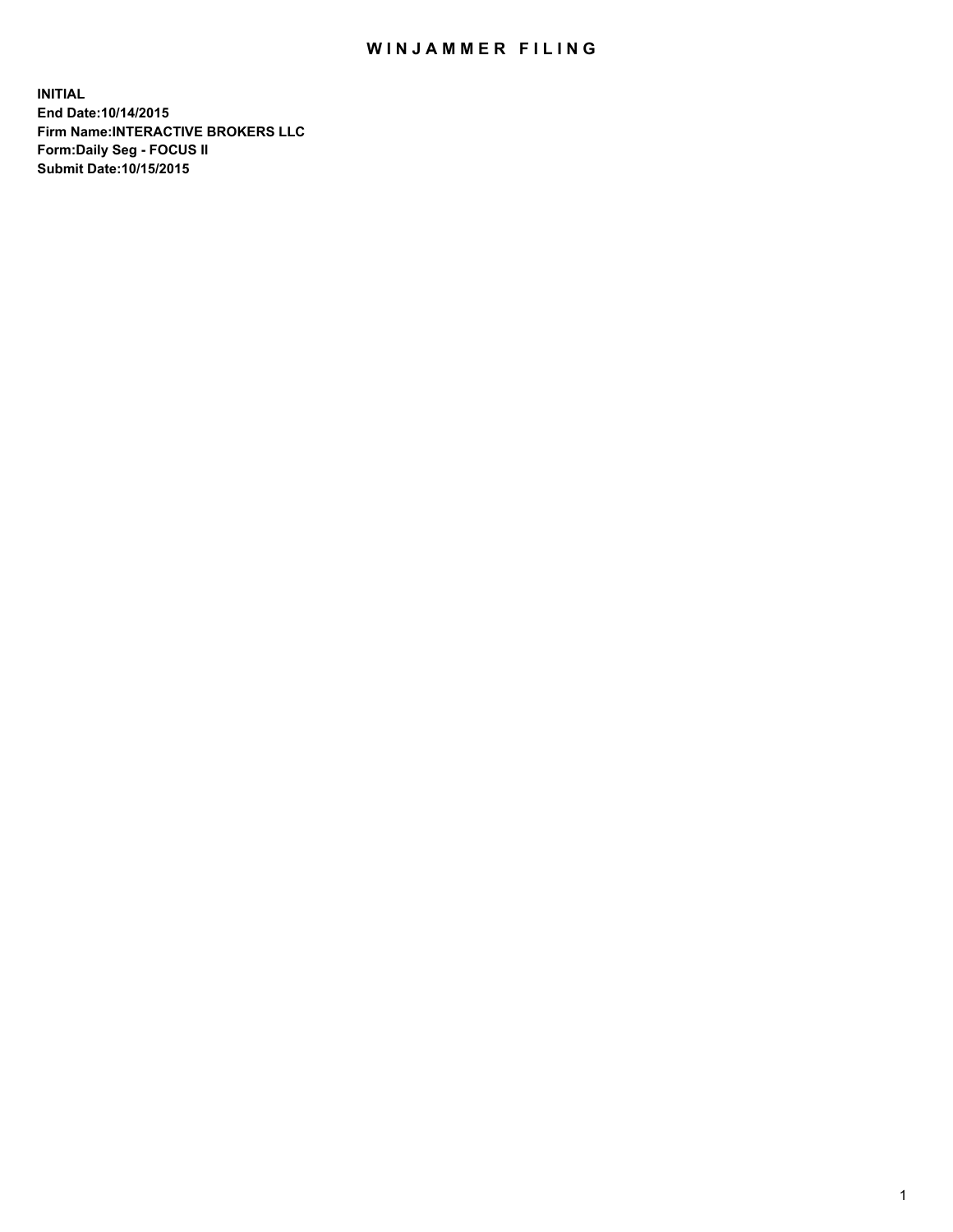## **INITIAL End Date:10/14/2015 Firm Name:INTERACTIVE BROKERS LLC Form:Daily Seg - FOCUS II Submit Date:10/15/2015 Daily Segregation - Cover Page**

| Name of Company<br><b>Contact Name</b><br><b>Contact Phone Number</b><br><b>Contact Email Address</b>                                                                                                                                                                                                                         | <b>INTERACTIVE BROKERS LLC</b><br><b>Alex Parker</b><br>203-618-7738<br>aparker@interactivebrokers.com |
|-------------------------------------------------------------------------------------------------------------------------------------------------------------------------------------------------------------------------------------------------------------------------------------------------------------------------------|--------------------------------------------------------------------------------------------------------|
| FCM's Customer Segregated Funds Residual Interest Target (choose one):<br>a. Minimum dollar amount: ; or<br>b. Minimum percentage of customer segregated funds required:% ; or<br>c. Dollar amount range between: and; or<br>d. Percentage range of customer segregated funds required between:% and%.                        | <u>0</u><br><u>155,000,000 245,000,000</u><br>00                                                       |
| FCM's Customer Secured Amount Funds Residual Interest Target (choose one):<br>a. Minimum dollar amount: ; or<br>b. Minimum percentage of customer secured funds required:% ; or<br>c. Dollar amount range between: and; or<br>d. Percentage range of customer secured funds required between: % and %.                        | $\overline{\mathbf{0}}$<br>80,000,000 120,000,000<br>00                                                |
| FCM's Cleared Swaps Customer Collateral Residual Interest Target (choose one):<br>a. Minimum dollar amount: ; or<br>b. Minimum percentage of cleared swaps customer collateral required:%; or<br>c. Dollar amount range between: and; or<br>d. Percentage range of cleared swaps customer collateral required between:% and%. | <u>0</u><br>0 <sub>0</sub><br><u>00</u>                                                                |

Attach supporting documents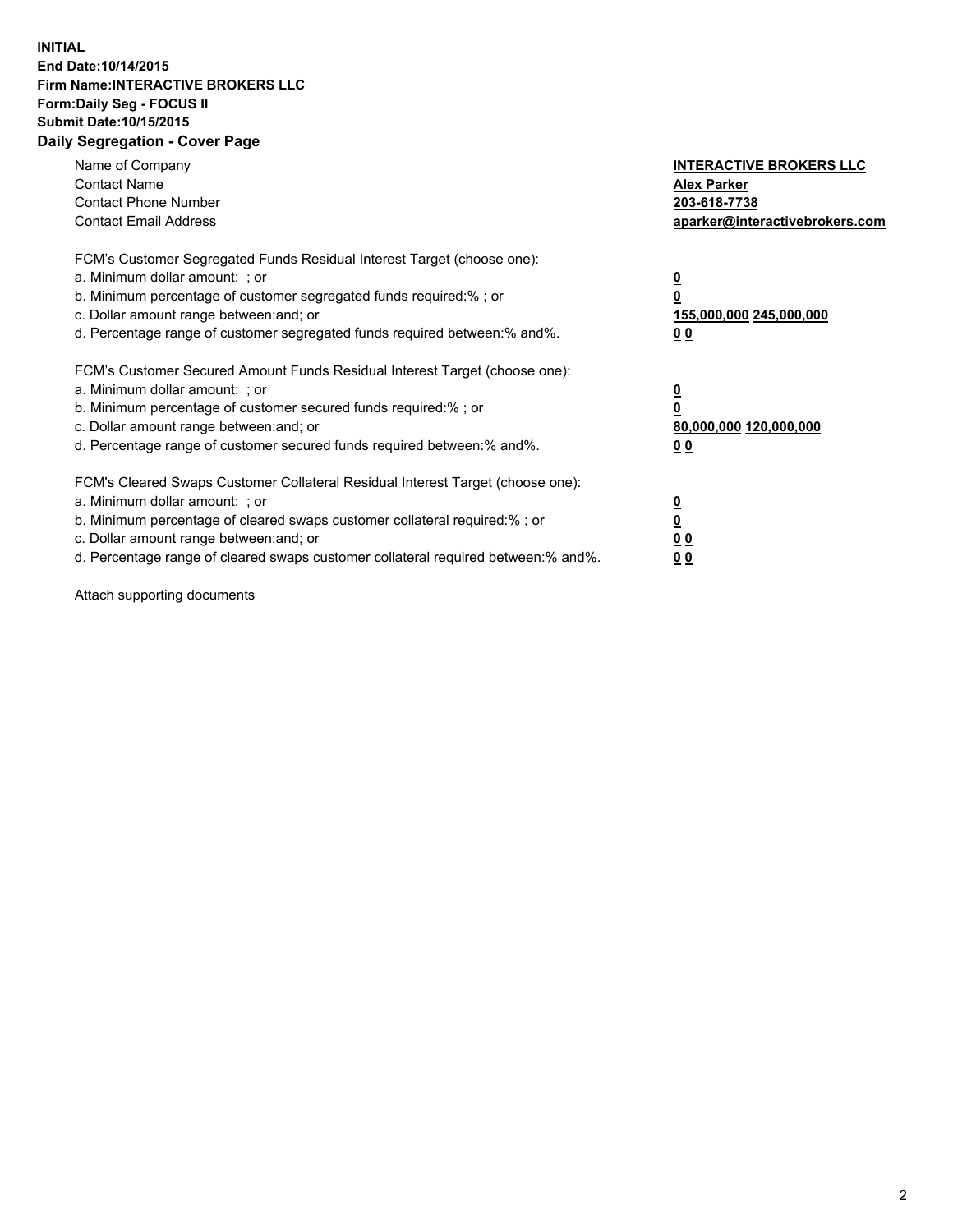## **INITIAL End Date:10/14/2015 Firm Name:INTERACTIVE BROKERS LLC Form:Daily Seg - FOCUS II Submit Date:10/15/2015 Daily Segregation - Secured Amounts**

|                | Dany Ocgregation - Occurea Aniounts                                                                  |                                  |
|----------------|------------------------------------------------------------------------------------------------------|----------------------------------|
|                | Foreign Futures and Foreign Options Secured Amounts                                                  |                                  |
|                | Amount required to be set aside pursuant to law, rule or regulation of a foreign                     | $0$ [7305]                       |
|                | government or a rule of a self-regulatory organization authorized thereunder                         |                                  |
| 1.             | Net ledger balance - Foreign Futures and Foreign Option Trading - All Customers                      |                                  |
|                | A. Cash                                                                                              | 353,353,022 [7315]               |
|                | B. Securities (at market)                                                                            | $0$ [7317]                       |
| 2.             | Net unrealized profit (loss) in open futures contracts traded on a foreign board of trade            | -18,280,318 [7325]               |
| 3.             | Exchange traded options                                                                              |                                  |
|                | a. Market value of open option contracts purchased on a foreign board of trade                       | 37,614 [7335]                    |
|                | b. Market value of open contracts granted (sold) on a foreign board of trade                         | -36,907 [7337]                   |
| 4.             | Net equity (deficit) (add lines 1.2. and 3.)                                                         | 335,073,411 [7345]               |
| 5.             | Account liquidating to a deficit and account with a debit balances - gross amount                    | 326,081 [7351]                   |
|                | Less: amount offset by customer owned securities                                                     | 0 [7352] 326,081 [7354]          |
| 6.             | Amount required to be set aside as the secured amount - Net Liquidating Equity                       | 335,399,492 [7355]               |
|                | Method (add lines 4 and 5)                                                                           |                                  |
| 7.             | Greater of amount required to be set aside pursuant to foreign jurisdiction (above) or line          | 335,399,492 [7360]               |
|                | 6.                                                                                                   |                                  |
|                | FUNDS DEPOSITED IN SEPARATE REGULATION 30.7 ACCOUNTS                                                 |                                  |
| $\mathbf{1}$ . | Cash in banks                                                                                        |                                  |
|                | A. Banks located in the United States                                                                | 300,149 [7500]                   |
|                | B. Other banks qualified under Regulation 30.7                                                       | 0 [7520] 300,149 [7530]          |
| 2.             | Securities                                                                                           |                                  |
|                | A. In safekeeping with banks located in the United States                                            | 373,939,292 [7540]               |
|                | B. In safekeeping with other banks qualified under Regulation 30.7                                   | 0 [7560] 373,939,292 [7570]      |
| 3.             | Equities with registered futures commission merchants                                                |                                  |
|                | A. Cash                                                                                              | $0$ [7580]                       |
|                | <b>B.</b> Securities                                                                                 | $0$ [7590]                       |
|                | C. Unrealized gain (loss) on open futures contracts                                                  | $0$ [7600]                       |
|                | D. Value of long option contracts                                                                    | $0$ [7610]                       |
|                | E. Value of short option contracts                                                                   | 0 [7615] 0 [7620]                |
| 4.             | Amounts held by clearing organizations of foreign boards of trade                                    |                                  |
|                | A. Cash                                                                                              | $0$ [7640]                       |
|                | <b>B.</b> Securities                                                                                 | $0$ [7650]                       |
|                | C. Amount due to (from) clearing organization - daily variation<br>D. Value of long option contracts | $0$ [7660]                       |
|                | E. Value of short option contracts                                                                   | $0$ [7670]                       |
| 5.             |                                                                                                      | 0 [7675] 0 [7680]                |
|                | Amounts held by members of foreign boards of trade<br>A. Cash                                        | 105,028,024 [7700]               |
|                | <b>B.</b> Securities                                                                                 | $0$ [7710]                       |
|                | C. Unrealized gain (loss) on open futures contracts                                                  | -11,780,297 [7720]               |
|                | D. Value of long option contracts                                                                    | 37,622 [7730]                    |
|                | E. Value of short option contracts                                                                   | -36,907 [7735] 93,248,442 [7740] |
| 6.             | Amounts with other depositories designated by a foreign board of trade                               | $0$ [7760]                       |
| 7.             | Segregated funds on hand                                                                             | $0$ [7765]                       |
| 8.             | Total funds in separate section 30.7 accounts                                                        | 467,487,883 [7770]               |
| 9.             | Excess (deficiency) Set Aside for Secured Amount (subtract line 7 Secured Statement                  | 132,088,391 [7380]               |
|                | Page 1 from Line 8)                                                                                  |                                  |
| 10.            | Management Target Amount for Excess funds in separate section 30.7 accounts                          | 80,000,000 [7780]                |
| 11.            | Excess (deficiency) funds in separate 30.7 accounts over (under) Management Target                   | 52,088,391 [7785]                |
|                |                                                                                                      |                                  |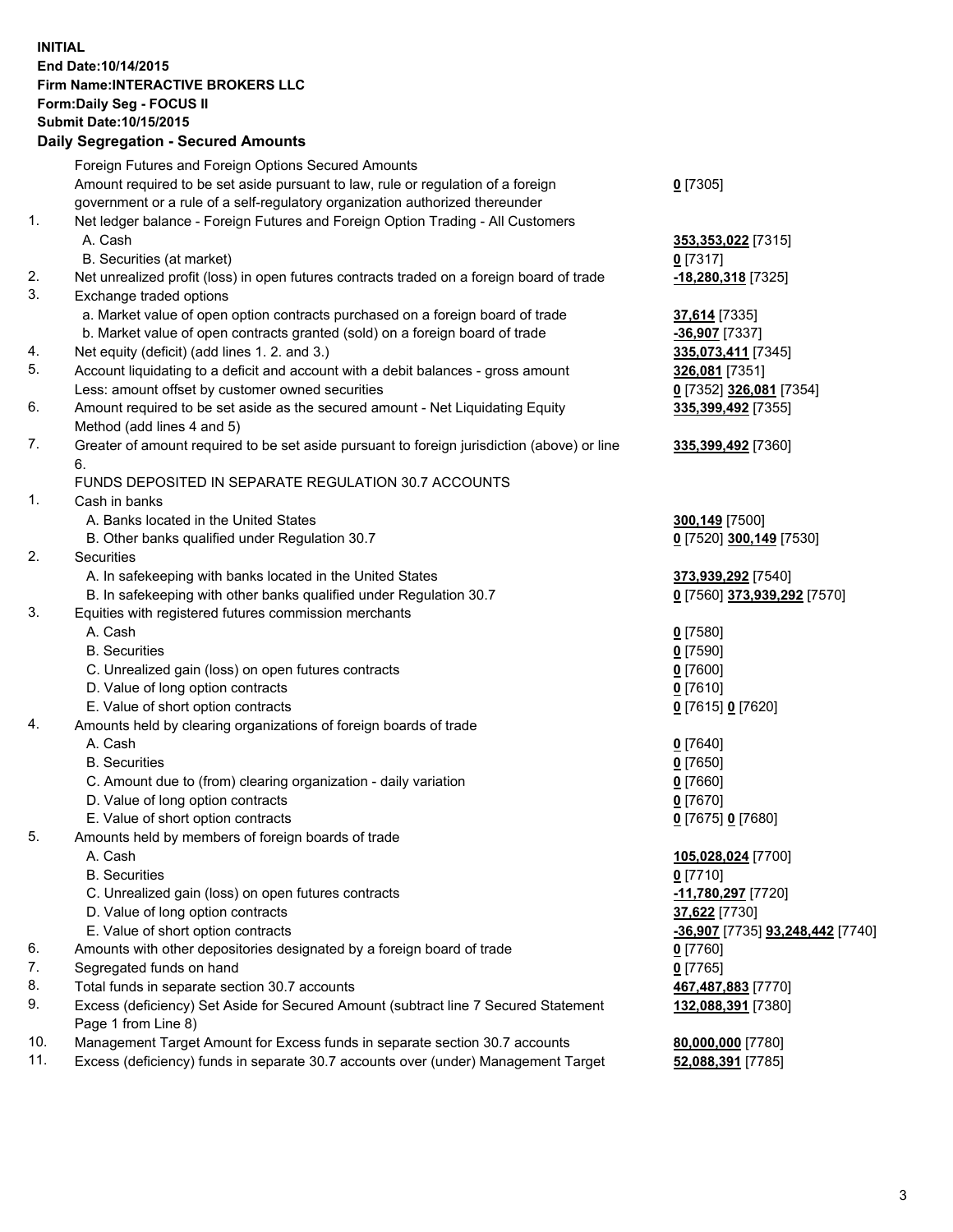**INITIAL End Date:10/14/2015 Firm Name:INTERACTIVE BROKERS LLC Form:Daily Seg - FOCUS II Submit Date:10/15/2015 Daily Segregation - Segregation Statement** SEGREGATION REQUIREMENTS(Section 4d(2) of the CEAct) 1. Net ledger balance A. Cash **2,667,956,824** [7010] B. Securities (at market) **0** [7020] 2. Net unrealized profit (loss) in open futures contracts traded on a contract market **-62,316,682** [7030] 3. Exchange traded options A. Add market value of open option contracts purchased on a contract market **77,146,787** [7032] B. Deduct market value of open option contracts granted (sold) on a contract market **-138,245,678** [7033] 4. Net equity (deficit) (add lines 1, 2 and 3) **2,544,541,251** [7040] 5. Accounts liquidating to a deficit and accounts with debit balances - gross amount **283,137** [7045] Less: amount offset by customer securities **0** [7047] **283,137** [7050] 6. Amount required to be segregated (add lines 4 and 5) **2,544,824,388** [7060] FUNDS IN SEGREGATED ACCOUNTS 7. Deposited in segregated funds bank accounts A. Cash **250,623,118** [7070] B. Securities representing investments of customers' funds (at market) **1,495,668,842** [7080] C. Securities held for particular customers or option customers in lieu of cash (at market) **0** [7090] 8. Margins on deposit with derivatives clearing organizations of contract markets A. Cash **17,309,285** [7100] B. Securities representing investments of customers' funds (at market) **1,036,442,964** [7110] C. Securities held for particular customers or option customers in lieu of cash (at market) **0** [7120] 9. Net settlement from (to) derivatives clearing organizations of contract markets **1,157,141** [7130] 10. Exchange traded options A. Value of open long option contracts **77,134,927** [7132] B. Value of open short option contracts **-138,233,912** [7133] 11. Net equities with other FCMs A. Net liquidating equity **0** [7140] B. Securities representing investments of customers' funds (at market) **0** [7160] C. Securities held for particular customers or option customers in lieu of cash (at market) **0** [7170] 12. Segregated funds on hand **0** [7150] 13. Total amount in segregation (add lines 7 through 12) **2,740,102,365** [7180] 14. Excess (deficiency) funds in segregation (subtract line 6 from line 13) **195,277,977** [7190] 15. Management Target Amount for Excess funds in segregation **155,000,000** [7194] **40,277,977** [7198]

16. Excess (deficiency) funds in segregation over (under) Management Target Amount Excess